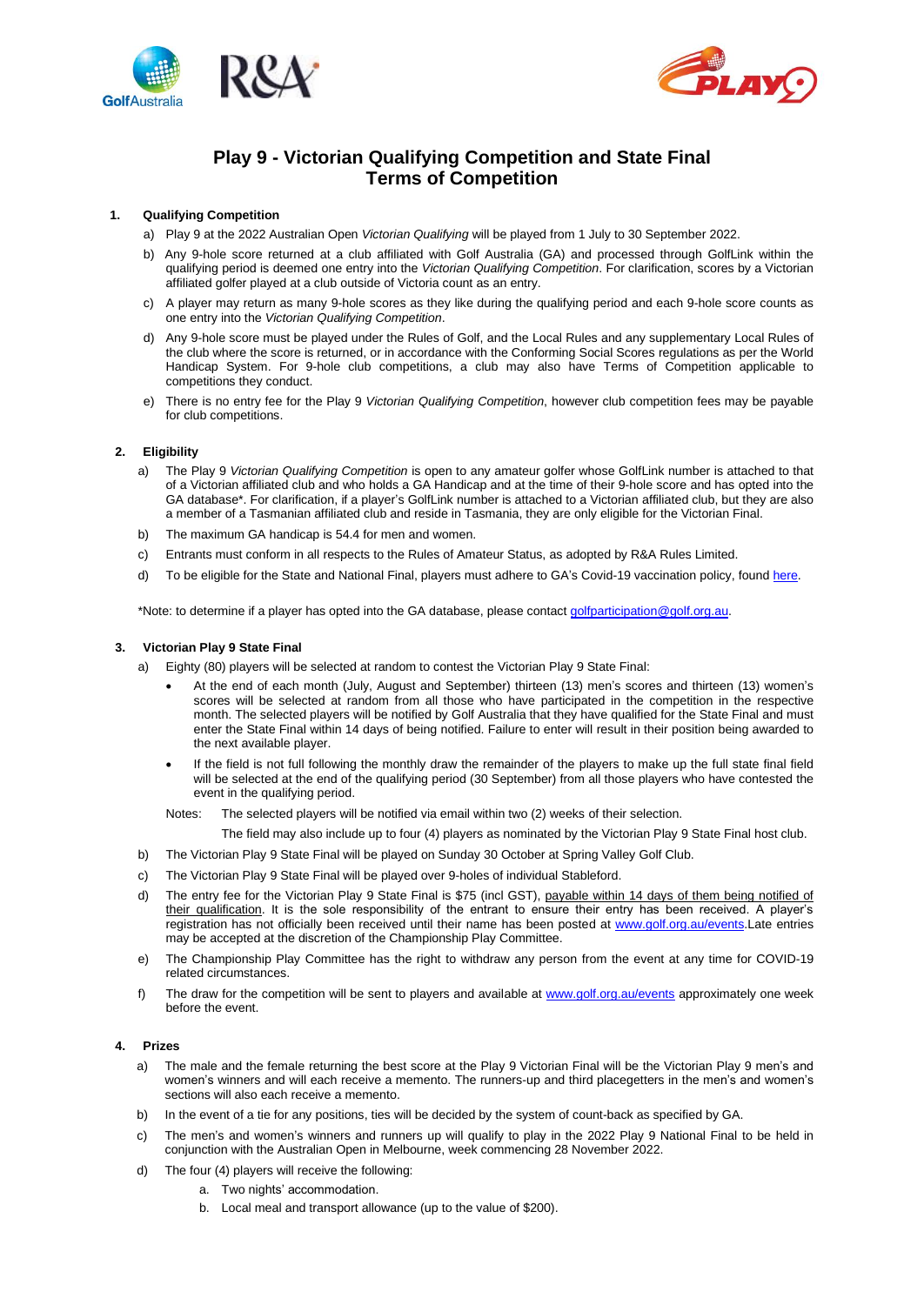



- c. Attendance at the 2022 Play 9 function.
- d. A player gift pack.
- e. Two (2) x Season Passes to the 2022 Australian Open.
- e) Should any of the four (4) players be unavailable, the third placegetters will be eligible for the National Final.

# **5. Championship Play Committee**

- a) The Championship Play Committee will comprise GA's General Manager Golf Development, GA's General Manager - Events & Operations, and the State Event Manager.
- b) In the absence of a full Championship Play Committee, such members thereof, as may be present at the time, may give a decision so given shall be deemed to be a decision of the full Championship Play Committee.
- c) The Championship Play Committee will have the sole management and control of the Championship, with full power at any time to alter or vary any of the terms.
- d) The Championship Play Committee's decision on matters affecting the Championship will be final.

# **6. Refund Policy**

Any entrant may withdraw and have the entrance fee refunded provided notification is received 5 days prior to the event. To be eligible for a refund after this time players must provide GA supporting documents regarding their withdrawal from the event (eg. medical certificate). In the case of the State Final commencing but not being completed (for example due to weather delays) refunds will not be provided.

# **7. Rules of Golf**

The Rules of Golf, as adopted by R&A Rules Limited, will apply, together with any additional Local Rules as drawn up by the Championship Play Committee.

#### **8. Distance Measuring Devices**

A player may obtain distance information by use of a distance-measuring device. If, during a stipulated round, a player uses a distance-measuring device to gauge or measure other conditions that might affect their play (e.g. elevation changes, wind speed, etc.), the player is in breach of Rule 4.3.

# **9. Motorised Transport**

A player or a caddie will only be permitted to ride on motorised transportation in circumstances expressly described in  $(a)$  or  $(b)$  or  $(c)$  below.

- (a) When authorised (or later approved) by the committee in charge of the competition due to circumstances that arise during the playing of a round. For example, a player who is about to play (or who has just played) under penalty of stroke and distance, and their caddie, is automatically authorised to ride on motorised transportation.
- (b) When approved by Golf Australia as a person who currently requires the use of motorised transportation in order to participate in the game of golf. To be considered for approval, the player or caddie must provide to Golf Australia written advice from a medical practitioner, or a physiotherapist, or a chiropractor, or an osteopath, or the like, stating they currently require the use of motorised transportation to participate in the game of golf. The advice must be emailed t[o golfoperations@golf.org.au](mailto:golfoperations@golf.org.au) before the event's commencement. The advice from the health professional must specify the period of time that use of the motorised transportation is required (i.e., 1 week, 1 month, 1 year, or indefinitely). When an exemption is granted, the use of motorised transportation must solely serve the purpose of transportation.
- (c) Any player or caddie aged 75 years or over is permitted to use motorised transportation without needing to apply to Golf Australia for approval.

# **10. Anti-Doping Policy**

The GA anti-doping policy applies for this event. The GA anti-doping policy is the Australian National Anti-Doping Policy, effective from 1 January 2021, and can be found by [clicking here.](https://www.golf.org.au/competitionpolicies)

# **11. Database of Competitors' Details**

The personal data contained in this entry is permanently retained by GA. This data may be utilised by GA or its sponsors for the distribution of correspondence, in both electronic and hard copy means. From time to time players may be sent entry forms, event literature, the GA e-newsletter, or marketing material by the sponsor(s) of GA events, or information about events conducted by GA approved bodies. Upon receipt by GA of a written request, a player may either have access to their details, or have their details deleted from the database. For further details, please refer to our privacy policy b[y clicking](https://www.golf.org.au/privacy-policy/) here.

# **12. Code of Conduct**

All entrants are bound by GA's Code of Conduct ("the Code"). A copy of the Code is available by [clicking here.](https://assets.ctfassets.net/3urhge2ecl20/40SKEhoS0SF0a3OfM1Qfgl/48333db9e79062de3b380902b397b698/00040015-source.pdf) Any breach of the Code may be recorded on the Central Register of the Code ("the Register"). The Register may be accessed (and published from time to time) by any State Association or GA for the purposes of administering Competitions or state